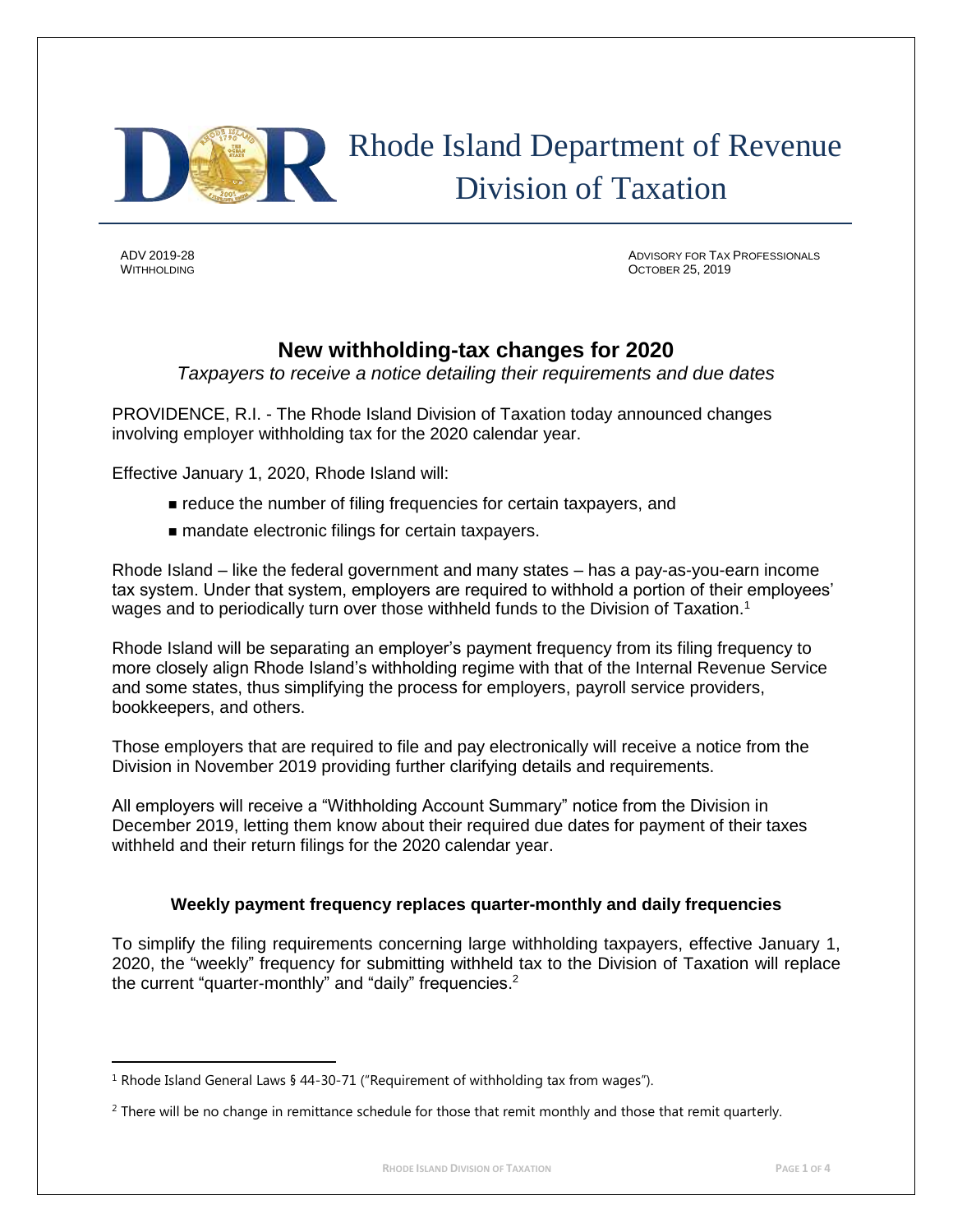### Example:

XYZ Company currently withholds Rhode Island personal income tax from its employees and submits the withheld amount to the Division on quarter-monthly basis (i.e., within three banking days after the last day of the quarter-monthly period). Effective January 1, 2020, XYZ Company will submit its withholding to the Division on a "weekly" basis (i.e., on the Monday following the week in which the payroll is paid).

ABC Company currently withholds Rhode Island personal income tax from its employees and submits the withheld amount to the Division on a "daily" basis (i.e., on the next banking day after the date the payroll is paid). Effective January 1, 2020, ABC Company will submit its withholding to the Division on a "weekly" basis (i.e., on the Monday following the week in which the payroll is paid). $3$ 

Under the new filing-frequency requirement, a week will be defined as beginning on Sunday and ending on Saturday. Under the "weekly" filing frequency, all payroll occurring in a given week will be due on the business day following the end of the week. In other words, the withheld tax must be remitted on the Monday (or Tuesday if Monday is a recognized holiday) of the following week.

#### Example:

XYZ Company currently submits withholding to the Division using the "daily" filing frequency. Under that system, payment is due to the Division the next banking day after the date the payroll is paid. So if the company's payroll is paid on Thursday, December 12, 2019, payment of withholding to the Division is due on the next banking day, which is Friday, December 13, 2019.

Under the new system, effective January 1, 2020, XYZ Company will submit payment to the Division under the "weekly" filing frequency. As a result, the withheld tax must be submitted to the Division on the Monday (or Tuesday, if Monday is a recognized holiday) of the following week. Thus, if XYZ Company's payroll is paid on Thursday, January 9, 2020, payment of the withheld tax to the Division is due Monday, January 13, 2020.

| Deadline for submitting Rhode Island withholding tax to Division of Taxation                                                      |                                            |                                            |
|-----------------------------------------------------------------------------------------------------------------------------------|--------------------------------------------|--------------------------------------------|
| The due date for submitting withholding tax to the Division of Taxation is changing for some employers effective January 1, 2020. |                                            |                                            |
| TYPE OF FILER:                                                                                                                    | DUE DATE UNDER OLD SYSTEM:                 | DUE DATE UNDER NEW SYSTEM:                 |
| Daily $*$                                                                                                                         | Next business day after payroll is paid    | Monday after payroll is paid               |
| Quarter-monthly*                                                                                                                  | Three business days after payroll is paid  | Monday after payroll is paid               |
| Monthly                                                                                                                           | 20 <sup>th</sup> day of succeeding month   | 20 <sup>th</sup> day of succeeding month   |
| Quarterly                                                                                                                         | Last day of month following end of quarter | Last day of month following end of quarter |

"Old system" in effect before January 1, 2020.

 $\overline{\phantom{a}}$ 

"New system" in effect on and after January 1, 2020.

\* Daily and quarter-monthly filers must submit withholding to Division via electronic means effective January 1, 2020. For definition of "quartermonthly", click [here](http://www.tax.ri.gov/forms/2019/Withholding/2019%20Withholding%20Booklet.pdf) for withholding document and see page 4 of that document.

<sup>3</sup> The names of companies used in the examples in this Advisory are for illustration purposes only and are not intended to represent the names of actual companies.

If due date falls on weekend or recognized holiday, due date is next business day.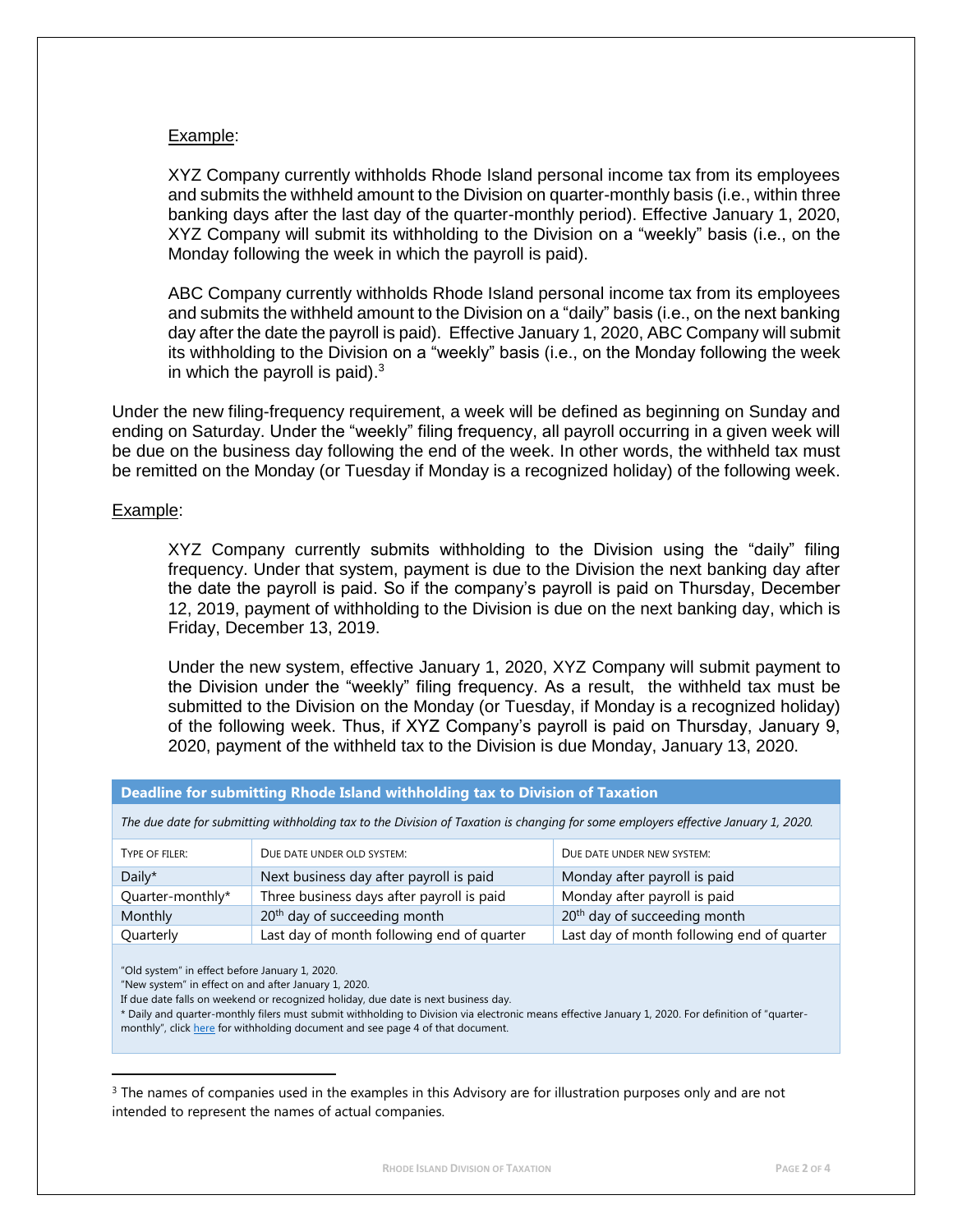"We are looking to modernize our business processes and embrace best practices for withholding tax," said Rhode Island Tax Administrator Neena Savage. "Initial feedback from the tax professional community has been encouraging and we hope these changes simplify the rules for our taxpayers."

## **Returns required quarterly for all taxpayers**

For purposes of the filing of a withholding return, the Division of Taxation will develop a new version of its Form RI-941. It will be due on a quarterly basis, mirroring the regime of the Internal Revenue Service, Massachusetts, and Connecticut. All taxpayers will submit their returns once a quarter. The returns will be due on the last day of the month following each quarter, with the first due date of April 30, 2020.

"Regardless of how often an employer must remit withholding tax to us, the return on Form RI-941 will be due quarterly," Savage said. More information will be available closer to the due date.

## **Electronic requirement to file and pay**

Beginning on January 1, 2020, every employer that's required to deduct and withhold Rhode Island personal income tax – and that had an average tax amount of \$200 or more per month for the previous calendar year – must file a return and remit the payments by electronic funds transfer (or by other electronic means as defined by the Division of Taxation).

If the employer fails to pay the tax by electronic means, the employer will be subject to what is, in essence, a penalty, amounting to 5% of the withheld tax payment that was not filed electronically, or \$500, whichever is less (unless there was reasonable cause for the failure – and the failure was not due to negligence or willful neglect).

Also with regard to withholding as described above, beginning on January 1, 2020, if any person fails to file a return by electronic means, there will be added to the amount of tax a sum equal to \$50, unless there was reasonable cause for the failure and the failure was not due to negligence or willful neglect.<sup>4</sup>

The Division of Taxation makes available several methods for remitting payment electronically.

■ To pay via the Division's portal, click [here.](https://taxportal.ri.gov/rptp/portal/home/!ut/p/z1/04_Sj9CPykssy0xPLMnMz0vMAfIjo8zijS0MnN09DIy83EODjQwc_R1DTcIcvYAsE_1wQgqigNIGOICjAVB_FCElBbkRBumOiooA7YFcLQ!!/dz/d5/L2dBISEvZ0FBIS9nQSEh/)

 $\overline{\phantom{a}}$ 

- For those with an existing EFT account, click [here.](https://www.ri.gov/taxation/business/index.php)
- For those who wish to pay by debit or credit card, start by clicking [here.](http://www.tax.ri.gov/misc/creditcard.php)

"Paying electronically is fast, secure, and convenient. Many employers, payroll service providers, and others are already remitting their withholding by electronic means in other states, so they are already accustomed to the procedure," Savage said.

<sup>4</sup> Rhode Island General Laws § 44-30-85.1 ("Electronic filing of withholding tax returns and penalties").